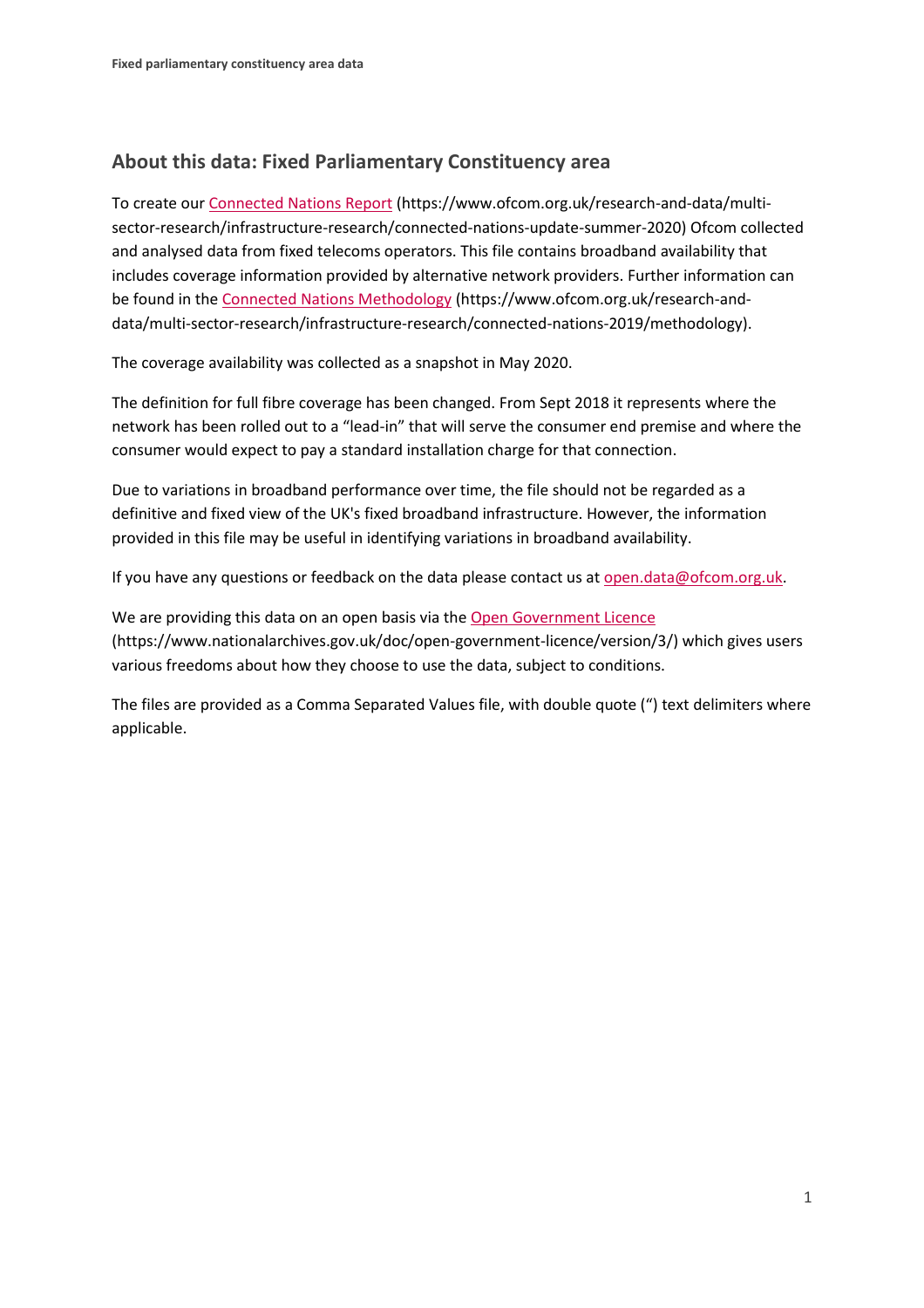## **Coverage availability**

File name: 202005\_fixed\_pcon\_coverage\_r01.csv

Total records in file: 1 header row, 650 data rows

File size on disk: 120 KB (122,880 bytes)

**Coverage availability for residential premises**

File name: 202005\_fixed\_pcon\_res\_coverage\_r01.csv

Total records in file: 1 header row, 650 data rows

File size on disk: 120 KB (122,880 bytes)

## **Column headers and what they represent:**

| <b>Current headers</b>                     | <b>Note</b>                                                                                                                  |
|--------------------------------------------|------------------------------------------------------------------------------------------------------------------------------|
| parl_const                                 | Parliamentary Constituency Codes, such as                                                                                    |
|                                            | E14000530                                                                                                                    |
| parl_const_name                            | Parliamentary Constituency Name                                                                                              |
| All premises                               | Count of all premises, in scope, based on Ordnance Survey<br>AddressBase® Premium Epoch 75                                   |
| All matched premises                       | Count of all premises matched to operator records with a non-<br>zero recorded coverage. Unmatched premises are unclassified |
| SFBB availability (% premises)             | Percentage of premises that have Superfast Broadband<br>(30Mbit/s or greater) coverage from fixed broadband                  |
| UFBB availability (% premises)             | Percentage of premises that have Ultrafast Broadband<br>(300Mbit/s or greater) coverage from fixed broadband                 |
| Full Fibre availability (%<br>premises)    | Percentage of premises that have coverage from a full fibre<br>service from fixed broadband                                  |
| % of premises unable to receive<br>2Mbit/s | Percentage of premises that do not have access to services<br>above 2Mbit/s from fixed broadband                             |
| % of premises unable to receive<br>5Mbit/s | Percentage of premises that do not have access to services<br>above 5Mbit/s from fixed broadband                             |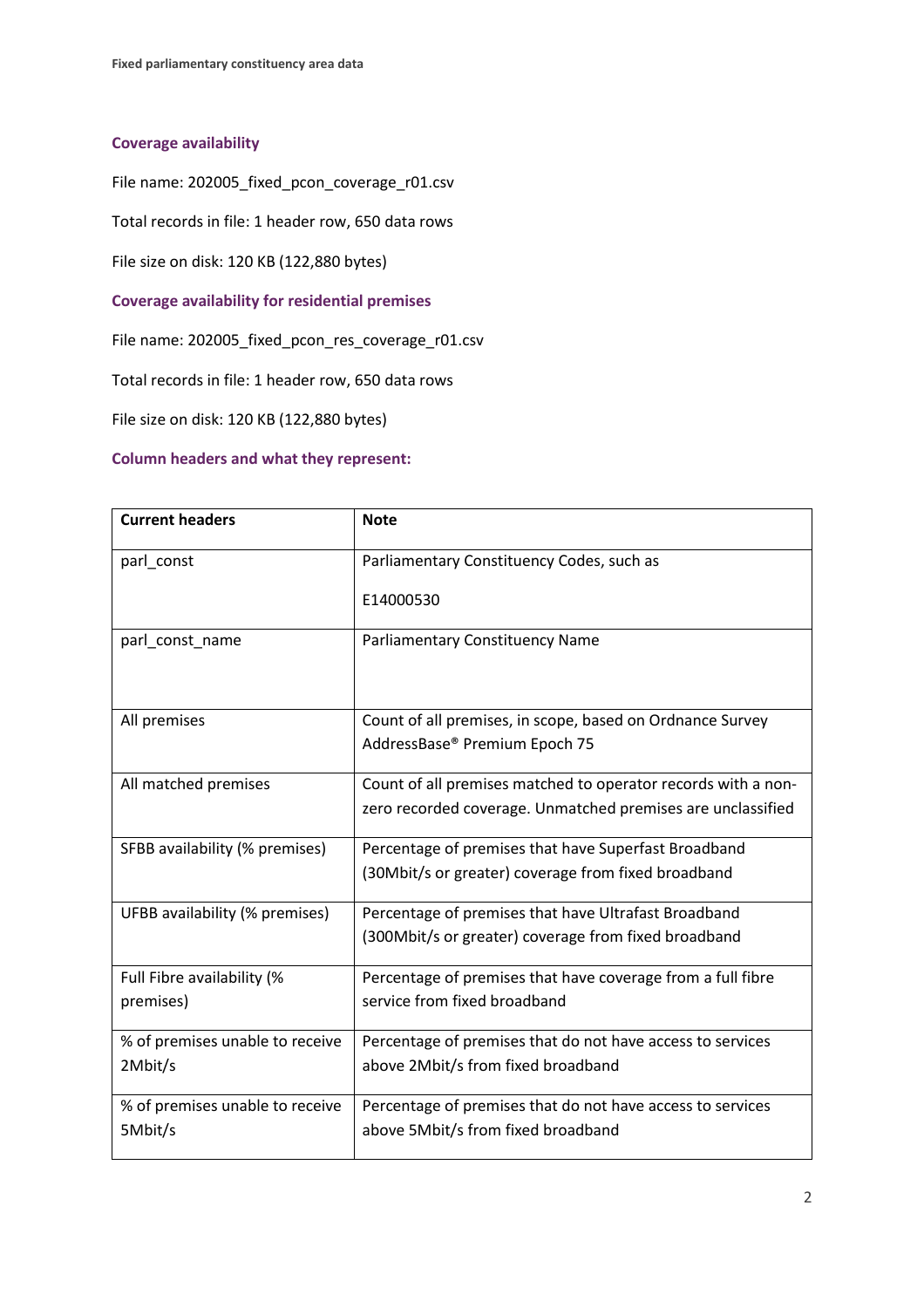| <b>Current headers</b>          | <b>Note</b>                                                  |
|---------------------------------|--------------------------------------------------------------|
| % of premises unable to receive | Percentage of premises that do not have access to services   |
| 10Mbit/s                        | above 10Mbit/s from fixed broadband                          |
| % of premises unable to receive | Percentage of premises that do not have access to services   |
| 30Mbit/s                        | above 30Mbit/s from fixed broadband                          |
| % of premises below the USO     | Percentage of premises that do not have access to download   |
|                                 | speeds at or above 10Mbit/s and upload speeds at or above    |
|                                 | 1Mbit/s including non-matched records and zero predicted     |
|                                 | speeds from fixed broadband only                             |
| % of premises with NGA          | Percentage of premises with Next Generation Access from      |
|                                 | fixed broadband                                              |
| % of premises able to receive   | Percentage of premises with Decent Broadband from WISPs      |
| decent broadband from FWA       |                                                              |
| % of premises able to receive   | Percentage of premises with Superfast Broadband (30Mbit/s or |
| <b>SFBB from FWA</b>            | above) from WISPs                                            |
| Number of premises with SFBB    | Number of premises that have Superfast Broadband (30Mbit/s   |
| availability                    | or greater) coverage from fixed broadband                    |
|                                 |                                                              |
| Number of premises with UFBB    | Number of premises that have Ultrafast Broadband (300Mbit/s  |
| availability                    | or greater) coverage from fixed broadband                    |
| Number of premises with Full    | Number of premises that have coverage from a full fibre      |
| Fibre availability              | service from fixed broadband                                 |
| Number of premises unable to    | Number of premises that do not have access to services above |
| receive 2Mbit/s                 | 2Mbit/s from fixed broadband                                 |
| Number of premises unable to    | Number of premises that do not have access to services above |
| receive 5Mbit/s                 | 5Mbit/s from fixed broadband                                 |
| Number of premises unable to    | Number of premises that do not have access to services above |
| receive 10Mbit/s                | 10Mbit/s from fixed broadband                                |
| Number of premises unable to    | Number of premises that do not have access to services above |
| receive 30Mbit/s                | 30Mbit/s from fixed broadband                                |
| Number of premises below the    | Number of premises that do not have access to download       |
| <b>USO</b>                      | speeds at or above 10Mbit/s and upload speeds at or above    |
|                                 | 1Mbit/s including non-matched records and zero predicted     |
|                                 | speeds from fixed broadband, WISPs and EE FWA                |
|                                 |                                                              |